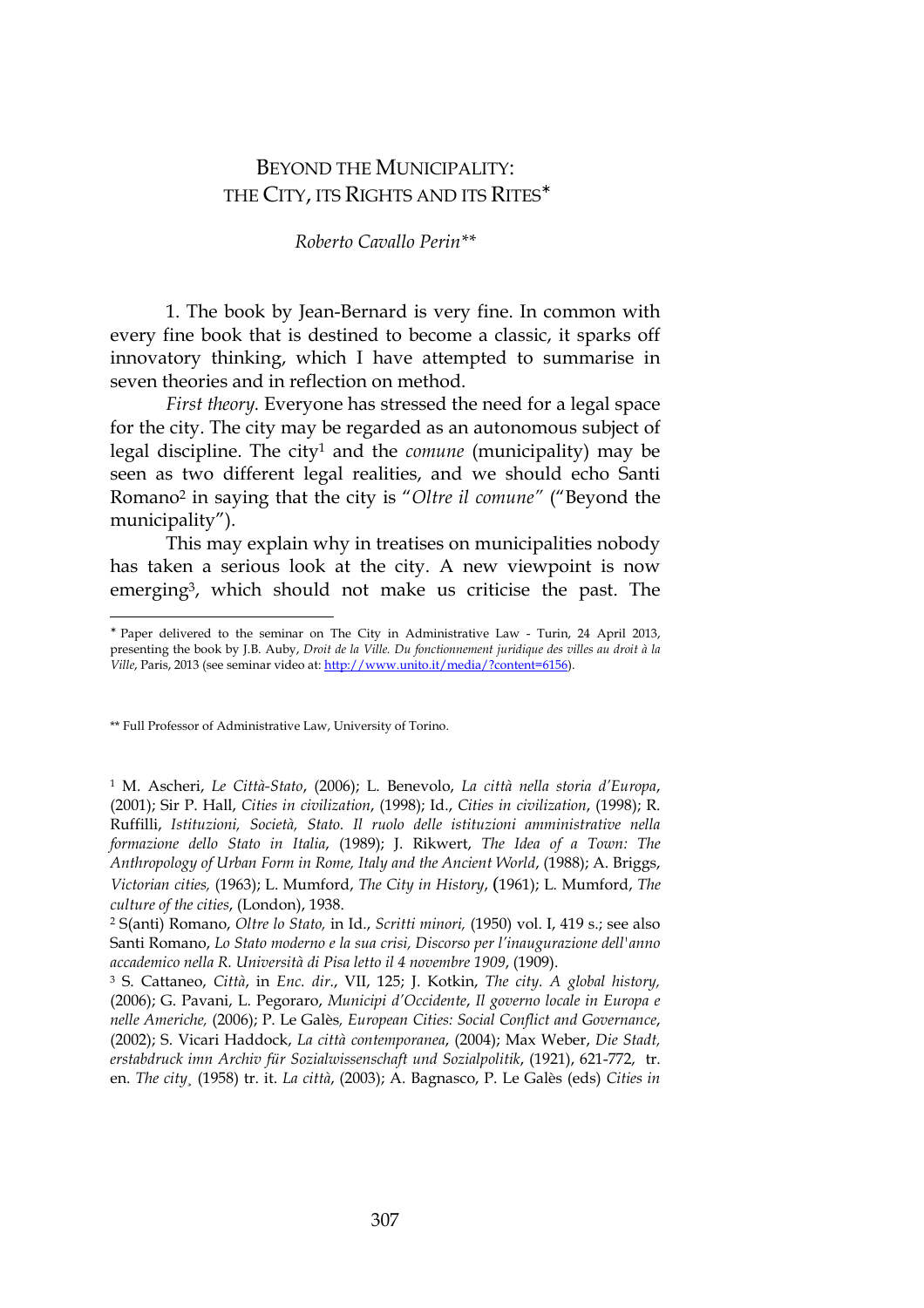geopolitical reason is topical: at the start of the third millennium, the world urban population, those who live in towns, has overtaken the world rural population, those who live in the country<sup>4</sup>.

An old professor once said to me: "the city has everything except country". What he meant was that the city is a large container that contains everything, apart from a few things such as agriculture that belonged to the rural world<sup>5</sup>.

Everything in the city is flowing: everything inside must flow out from the city and from outside it must flow in. The city, then, is not sufficient unto itself.

*Second theory*. Today it can be said more precisely that the city is the container of everything because the city is a hub. According to many writers it is "a network of networks"; in my opinion, it is more precisely *a hub of a plurality of networks*, which may be interconnected by the hub or may be independent or even unrelated. The city is always a network locus - a hub that links one centre to another<sup>6</sup>. An individual network normally links a smaller centre to a larger one, but it may also just connect centres that are equivalent to each other, or middle-sized.

However, it is only the "network of networks" that connects all the centres, from the smallest to the largest. This is possible solely because certain hubs serve as hubs for several

*Contemporary Europe*, (2000) (original ed.: A. Bagnasco, P. Le Galès, *Villes en Europe*, 1997); R. Ezra Park, E. W. Burgess, R. D. McKenzie (eds.), *The City*, (1925); L. Gambi, F. Merloni (eds.), *Amministrazioni pubbliche e territorio in Italia*, (1995); A. Harding, P. Le Galès, *Villes et États*, in V. Wright, S. Cassese (eds.), *La recomposition de l'État en Europe*, (1996); P. Le Galès, *Du gouvernement des villes à la gouvernance urbaine*, in Revue française de science politique, 1995, 1, 57 s.

<sup>4</sup> Commissione di lavoro CSS about "*Governo delle città*", *Società e territori da ricomporre. Libro bianco sul governo delle città italiane. Sintesi del rapporto conclusivo,* Consiglio italiano per le Scienze sociali, aprile 2011, 6; G. Dematteis (eds.), *Le grandi città italiane. Società e territori da ricomporre*, (2011).

<sup>&</sup>lt;sup>5</sup> A. Faure, Le village et la politique Essai sur les maires ruraux en action, (1992).

<sup>6</sup> G. Pinson, M. Rousseau, *Les systèmes métropolitains intégrés: état des lieux et problématiques*, *Territoires 2040 (DATAR)*, 3 (2011) 29-58; M. Castells *The Rise of the Network Society, The Information Age: Economy, Society and Culture,* Vol. I. (1996), tr. it., *La nascita della società in rete*, (2008); Id., *La città delle reti*, (2004); G. Catalano, *Reti di luoghi. Reti di città*, (2005); M. Castells, *The Informational City*, (1989); P. Perulli, *La città: la società europea nello spazio globale*, (2007); Id., *Piani strategici: governare le città europee*, (2004); C. Salone, *Logiche reticolari e politiche territoriali*, in Urbanistica Informazioni, 1999, n° 166, 32-40.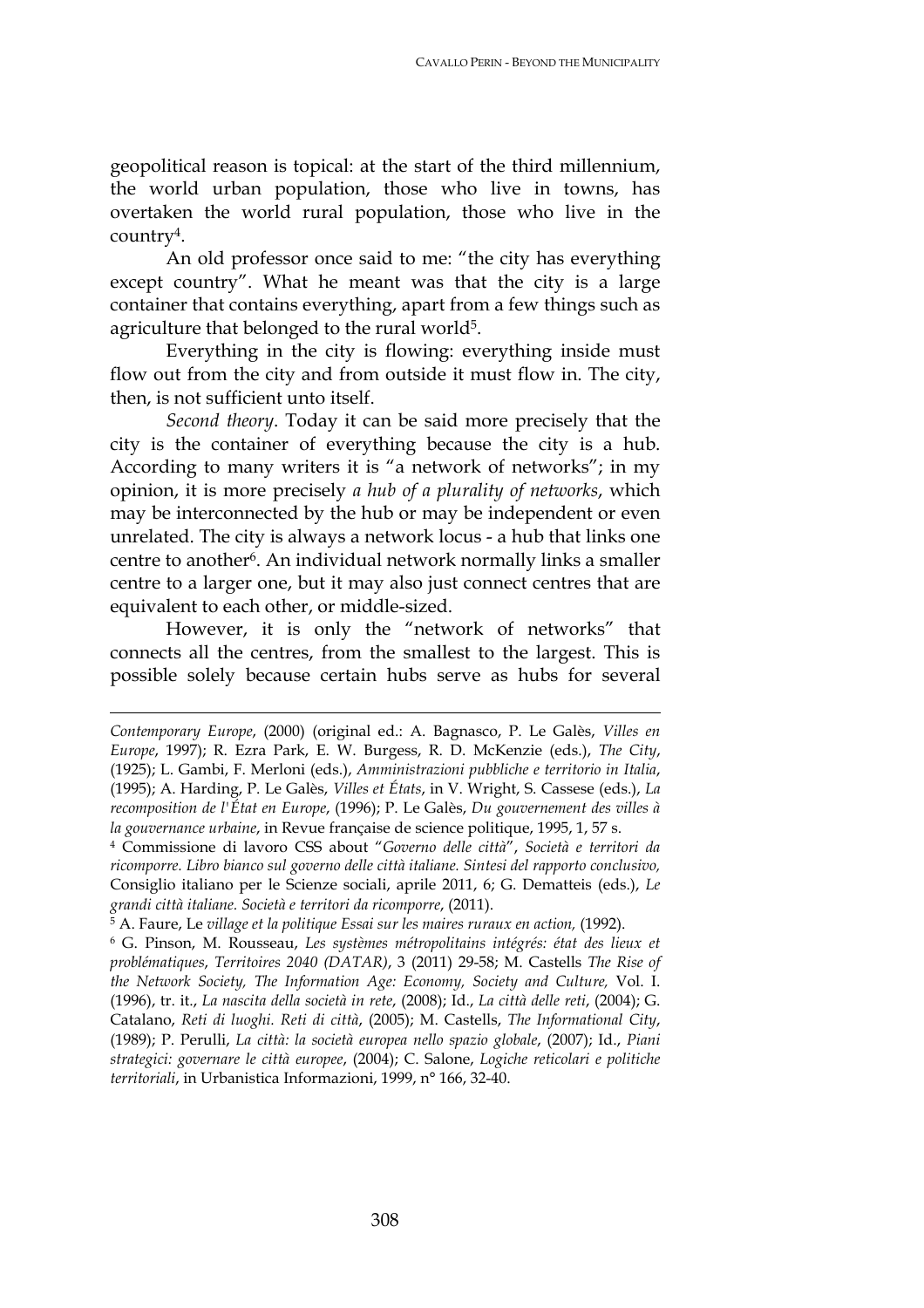$\overline{a}$ 

networks: these are the cities. The smaller centres may be rural or urban, but the city remains a point of connection for several networks.

In this sense the city is everything; more specifically, it is what it can have, but it is also what it can give through relationships with *others*.

*Third theory*. As the old professor also told me: "the city is very convenient; the soil is hard, one has to bend and do backbreaking work to cultivate it". While it is normal in the countryside for every family to bake its own bread, even though it may be in a communal oven, in the city it is the combined presence of many trades that enables individuals to follow just one. This has made it possible to specialise in one profession, in an art (including the military art) or in a trade, not for oneself but necessarily for *other people*. Specialisation does not happen in a country environment.

The city must be convenient to live in, for the very reason that it enables individuals to specialise. The city therefore means plurality and differentiation, in other words very many corporations or professions, or arts or trades<sup>7</sup>, are all there side by side within the city, whether mediaeval, modern or contemporary.

The mediaeval guilds have been succeeded in the cities of today by the professions, in the sense of "the liberal professions" that have their own special discipline, in other words a regulated market of producers who are normally organised as a network in the cities and between cities, on a local scale and on a potentially global scale<sup>8</sup>, almost always linked with the rest of the world.

<sup>7</sup> A. Faure*, Les élus locaux à l'épreuve de la décentralisation. De nouveaux chantiers pour la médiation politique locale*, *in Revue française de science politique,* 44e année, n. 3, 1994, 462-479 (spec. 474 on the idea of an entrepreneurial city).

<sup>8</sup> S. Sassen, *Cities in a World Economy*, (2012), updated 4th ed. (1st ed. 1994); P. Perulli (eds.), *Nord. Una città regione globale*, (2012); C. Ratti, S. Sassen, *Le mega città iperconnesse*, May 3rd, 2009; Id., *Denationalization: Territory, Authority and Rights in a Global Digital Age*, (2005); Id., *The Global city. Introducing a concept*, in The Brown Journal of World Affairs, 2005, vol. XI, Issue 2; Id. (edt.), *Global Networks, Linked Cities*, (2002); A.J. Scott (eds.), *Global city-regions*, (2002); B. Jouve, C. Lefèvre, *Métropoles ingouvernables*, (2002); J. Gottmann, *Megalopolis. The Urbanized Northeastern seaboard of the United States*, (1961); Id., *Megalopolis, or the urbanization of the Northeastern Seaboard*, in *Economic Geography*, 33 (3): 189-200, 1957.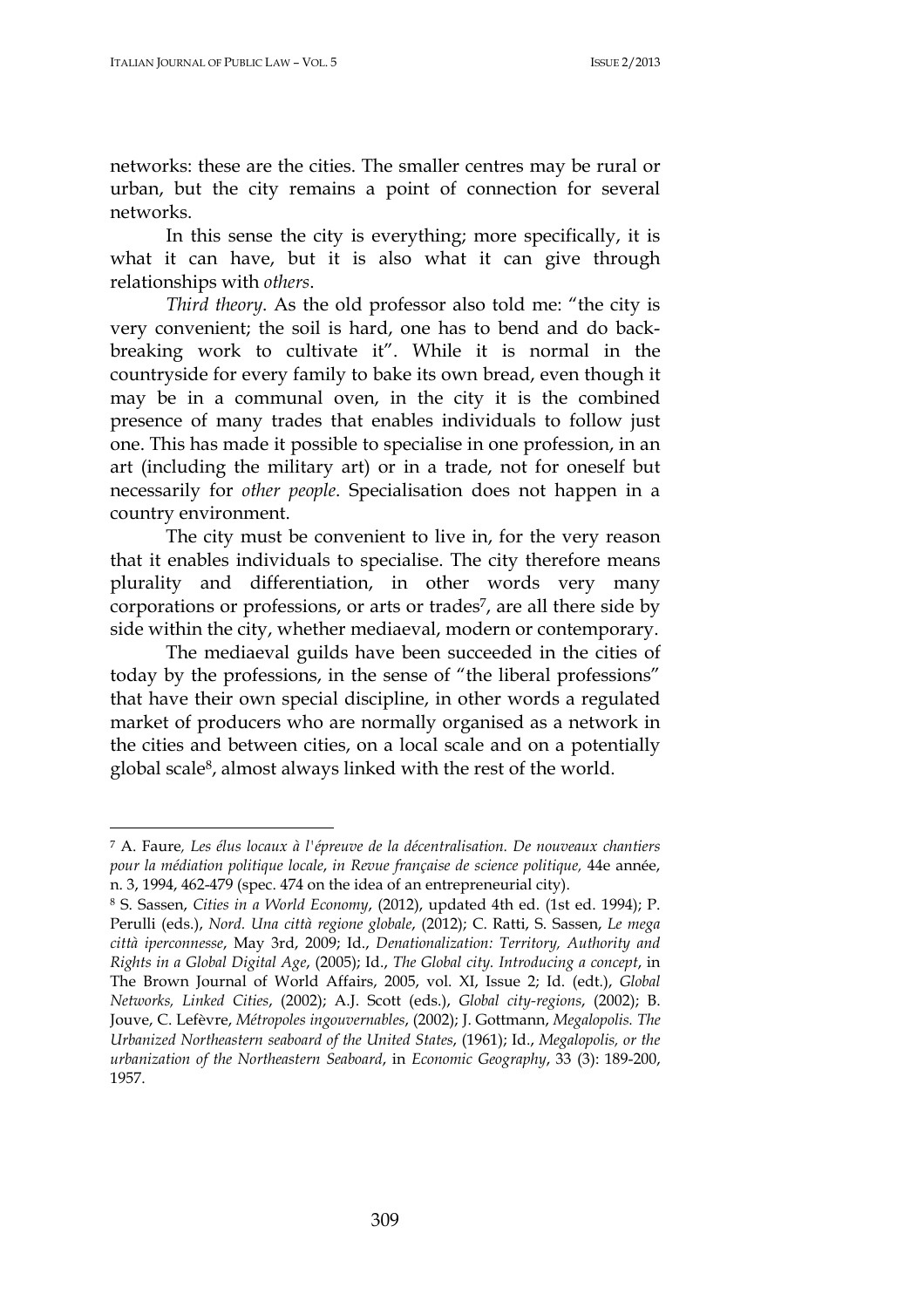Each professional, however, is at the same time a hub for consumers, above all a contact point not just for city clients but also for other clients wherever they are located, who connect with them through technology or through other professionals to obtain ever more specialised services on a wide scale on the consumer market.

Clients from the city and clients from outside the city are drawn to the city, which is seen as a network of networks, or more precisely to the *hub of a plurality of networks* that is the city. Again it was the old professor who said to me that peasants going to the market in the city once a month took the opportunity there to visit the doctor for treatment, the lawyer or notary to obtain advice, and so on, because it is the city - the network node - that makes it possible to go from one network to another, even though the two networks are normally segregated.

*Fourth theory.* The city is not the *resident* population; the resident community, on the contrary, constitutes the *comune*  (municipality); this also explains why the city is not the same as the institution of the *comune* (municipality) and its bodies and offices (the *consiglio comunale* or town council, the *giunta* or executive council, the mayor). But we shall return to this point later.

Since it is the *hub of a plurality of networks*, the city has people who come and go every day, each with their own agenda, inflows and outflows of goods, flows of services, more specifically flows of producers, as well as flows of consumers and not least a flow of capital.

The city has its own peculiar problems, because levels of criticality unknown in other places are created there<sup>9</sup>. Apart from the problems caused by the connection with others (transport, telecommunications, energy, etc.), there are critical environmental and health and hygiene factors, as well as the criticalities of urban planning and housing, compatibility with internal traffic conditions, generally due to what are said to be "networked" services that, where they remain unaddressed, give rise to critical

<sup>9</sup> G. Dematteis (eds.), *Le grandi città italiane. Società e territori da ricomporre*, (2011); Y. Kazepov, *Cities of Europe. Changing Contexts, Local Arrangements, and the Challenge to Urban Cohesion*, (2005)*;* G. Martinotti (ed.), *La dimensione metropolitana. Sviluppo e governo della nuova città,* (1999).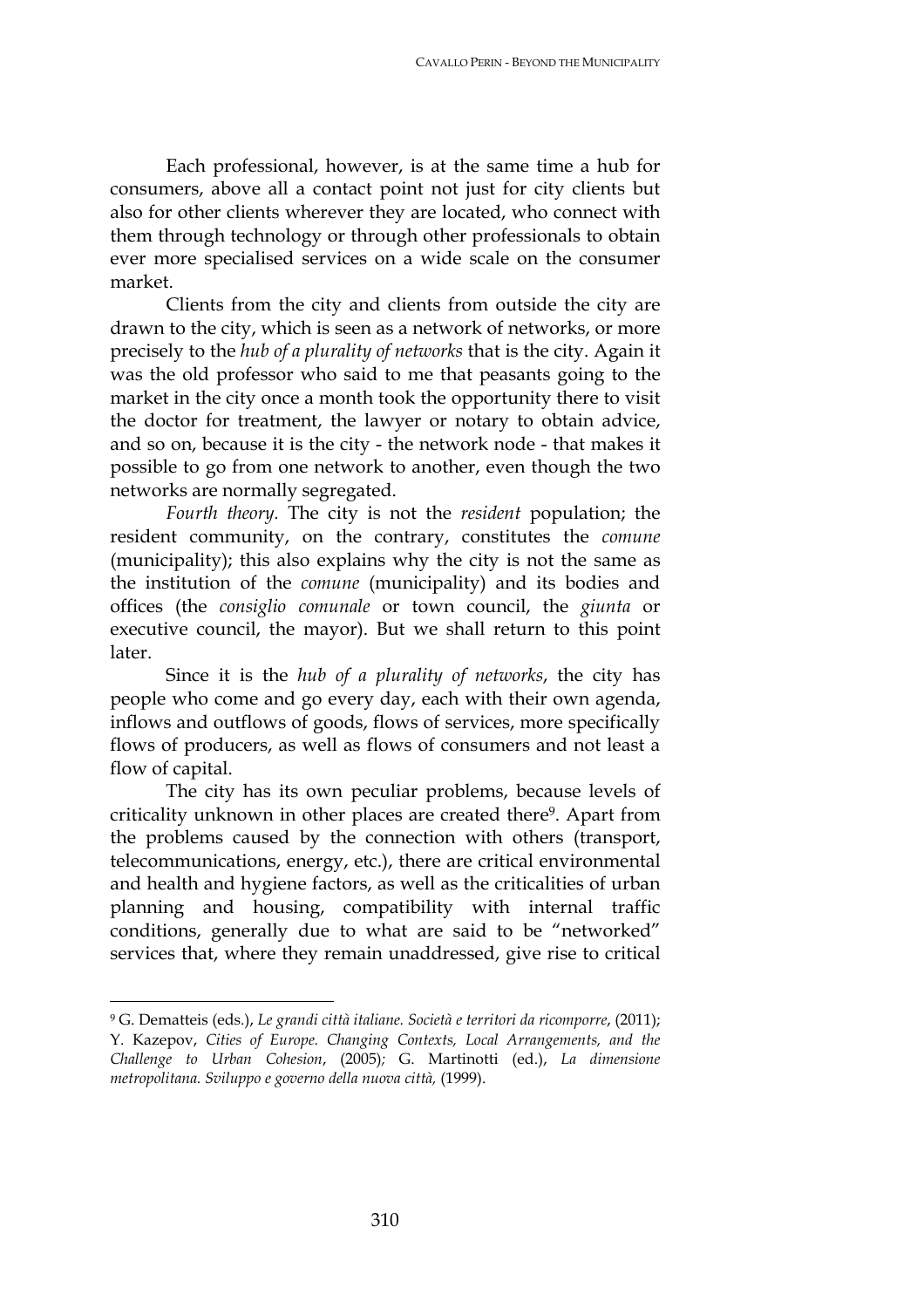problems of public order. Jean-Bernard is right, then: in cities there are legal norms that are peculiar to each one.

The city, then, is made up of all those people who use it, live in it, and therefore simply constitute it as a community that is the *hub of a plurality of networks.* People who may belong to different municipalities – located throughout the world (in places far or near) – but who at least briefly, as a result of travelling, are concentrated in the city according to recurrent patterns of behaviour.

The different flows are characterised by differing rates and parameters, since the very idea of a flow indicates the behaviour not of a single individual but of a group of individuals who display a far from random periodicity of behaviours<sup>10</sup>. What in other sciences is said to be a "flow" is, in law, named a community – a community of professionals, users, workers, transporters, etc. – that on occasions is inaccurately described as *dynamic,* as opposed to a community of residents.

By now it is clear that every community necessarily adopts one or more behaviours for the optimum satisfaction of its own needs and organises itself to that end, and is therefore a *Ordinamento giuridico* (legal system) as defined by Santi Romano<sup>11</sup>. Communities or "networks" of professionals, users and workers: each one is a *Ordinamento giuridico* (legal system), and they have long since become organised as true professional orders, as unions to defend workers or as associations of businessmen, and more recently as purchasing groups or associations to uphold users' interests.

In this sense the city, as a *hub of a plurality of networks*, fits the definition of a system that regulates those who live in it together, not as individuals but as *ordinamenti giuridici* (legal systems) in themselves - a *ordinamento degli ordinamenti* (system of systems).

A system not regulated by law, a system that has the special characteristic of allowing systems to coexist in the city without problems of public law and order. The city as a territory is undoubtedly a place in which many *ordinamenti giuridici* (legal

<sup>10</sup> A. L. Barabàsi*, Bursts: The Hidden Pattern Behind Everything We Do*, (2010).

<sup>11</sup> Santi Romano, *L'ordinamento giuridico*, II ed., (1946), reprinted by Giuffrè, 2013; Tr*.*: *L'ordre juridique*, (1975), II ed. 2002; *Die Rechtsordnung*, (1975); *El Ordienamento Jurídico*, (1963); *O Ordenamento Jurídico*, (2008).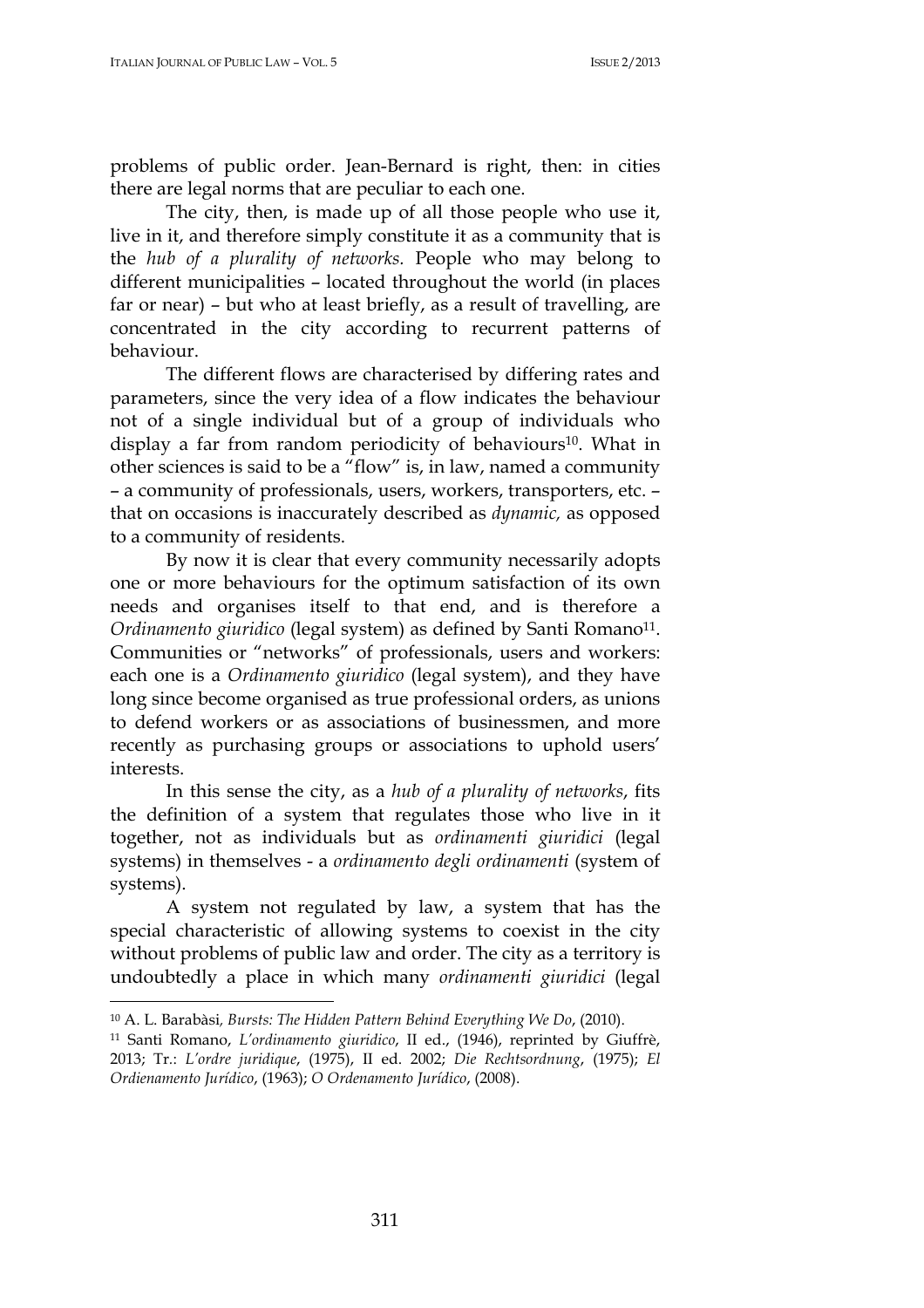systems) coexist; this cannot be a matter of chance, but it happens because the *Ordinamento della città* (The city legal system) regulates everything there.

*Fifth theory.* Professor Pericu has reasoned as a jurist based on his experience as the mayor of the citizens' community that is Genoa.

He has told us that he has tackled the tougher decisions with the Rector of the University of Genoa, with the President of the Union of industrialists, with the Secretaries of the leading trades unions or the representatives of the professional bodies, with other mayors or with the Presidents of provinces or regions, and last but not least with the Archbishop of Genoa or the leaders of other religious organisations: briefly, with the spokesmen of the systems that coexist in the city.

The law does not cover their meetings and procedures, nor is there any regulation stating which people should meet, or the formalities or majorities by which decisions should be taken. These are meetings, however, in which the formal institutions, through their own office-holders (mayor, president, secretary, etc.), decide on issues of great importance to the life of the city, following the necessary relevant deliberations.

The procedures and bodies are not laid down by any written provision, law or regulation, but nonetheless the development of a city over twenty years may be planned or a port redesigned, observing an order of precedence in meetings with the various representatives that becomes almost a ceremonial formally determining the procedure.

Whether it is called external coordination, a *conferenza di servizi* (as per article 14 *et seqq.*, Law 241 of 7 August 1990) or another workable definition, the example of a council of representatives of autonomous institutions has been at the origin of many European experiences under the names of *Privy Councils, Councils of State* or, lastly, *Councils of Ministers*. These too were certainly not initially provided for in *Constitutiones* (Constitutions), but they were no less important to kings and to the members of the councils: all of them conferred reciprocal legitimacy on each other, according to a construct that several parties have regarded first as an institutional rule and then a constitutional norm.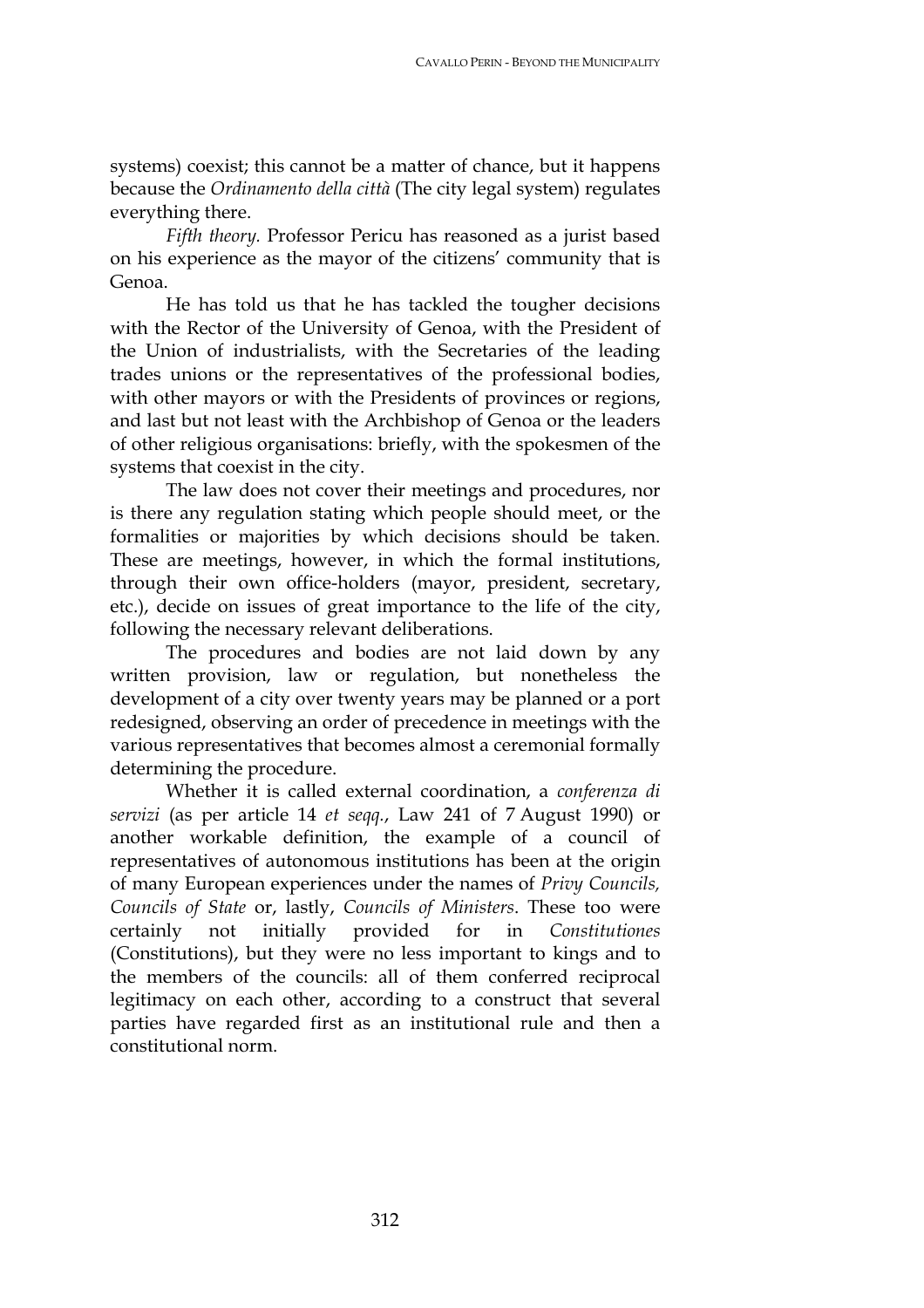$\overline{a}$ 

The city of Genoa therefore, as a *ordinamento* (legal system), has selected its own bodies, which can be distinguished from the municipal bodies and offices (the *consiglio comunale* or town council, the *giunta* or executive council, the mayor) and which, according to a lay or secular culture of the exercise of public authority, almost always choose as their meeting place the salons of *Palazzo Tursi* offered by the Mayor of Genoa, following methods and formalities that are ritualistic in nature - lay or secular rites, certainly, but no less effective for that.

*Sixth theory.* The "right to the city". Subjectively, therefore, the *right to the city*<sup>12</sup> is the individual's right to participate in a complex society, to participate in the "market" for goods and services; by contrast, the *right to the country* is the right to be forgotten or to live in ways that have been defined as "happy degrowth"<sup>13</sup>. I do not know whether the right to the city is part of the right to life, or of the right of movement and residence or other rights, but this descriptor may remind us that in the city the rights of man immediately imply complexity. In the city, if the rights to housing, or health and hygiene, or movement are not satisfied, public order problems inevitably arise<sup>14</sup>. In the city the "rights of man" are co-essential to the definition of security or public order,

<sup>12</sup> D. Harvey, *The Right to the City*, in J. Show, I. Štiks (eds.), *Citizenship Rights*, (2013); H. Lefebvre, *Le Droit à la ville,* (2nd ed. 1968).

<sup>13</sup> M. Bonaiuti, *La Grande Transizione. Dal declino alla società della decrescita,*  preface by S. Latouche, (2013); S. Latouche, *Can the Left Escape Economism?*, Capitalism Nature Socialism, vol. 23, issue 1, 2013. 74-78; B. Muraca, *Towards a fair degrowth-society: Justice and the right to a 'good life' beyond growth*, Futures, vol. 44, issue 6, 2012, 535–545; G. Kallis, C. Kerschner, J. Martinez-Alier, *The economics of degrowth*, in Ecological Economics (in press available online 21 September 2012); M. Pallante, *Meno e meglio. Decrescere per progredire*, (2011); Id., *La decrescita felice. La qualità della vita non dipende dal PIL*, (2005); G. Kallis, *In defence of degrowth*. Ecological Economics, vol. 70, issue 5, 15 March 2011, 873- 880; S. Savioli, *Alla città nemica, Diario di una donna di campagna*, (2008).

<sup>14</sup>B. Secchi, *La città dei ricchi e la città dei poveri,* (2013); D. Harvey, *Rebel Cities: From the Right to the City to the Urban Revolution*, (2012), tr. it. *Città ribelli. I movimenti urbani dalla Comune di Parigi a Occupy Wall Street*, (2013); G. Pinson, H. Reigner, *Différenciation et standardisation dans la(es) politique(s) urbaine(s),* in A. C. Douillet, A.Faure, C. Halpern, J. P. Leresche, *L'action publique locale dans tous ses états: différenciation et standardisation*, (2012), 163-178; N. Houard, *Politique de la Ville, Perspectives françaises et ouvertures internationals,* (2012); H. T. Andersen, R. van Kempen (eds.), *Governing European Cities: Social Fragmentation, Social Exclusion and Urban Governance*, (2001).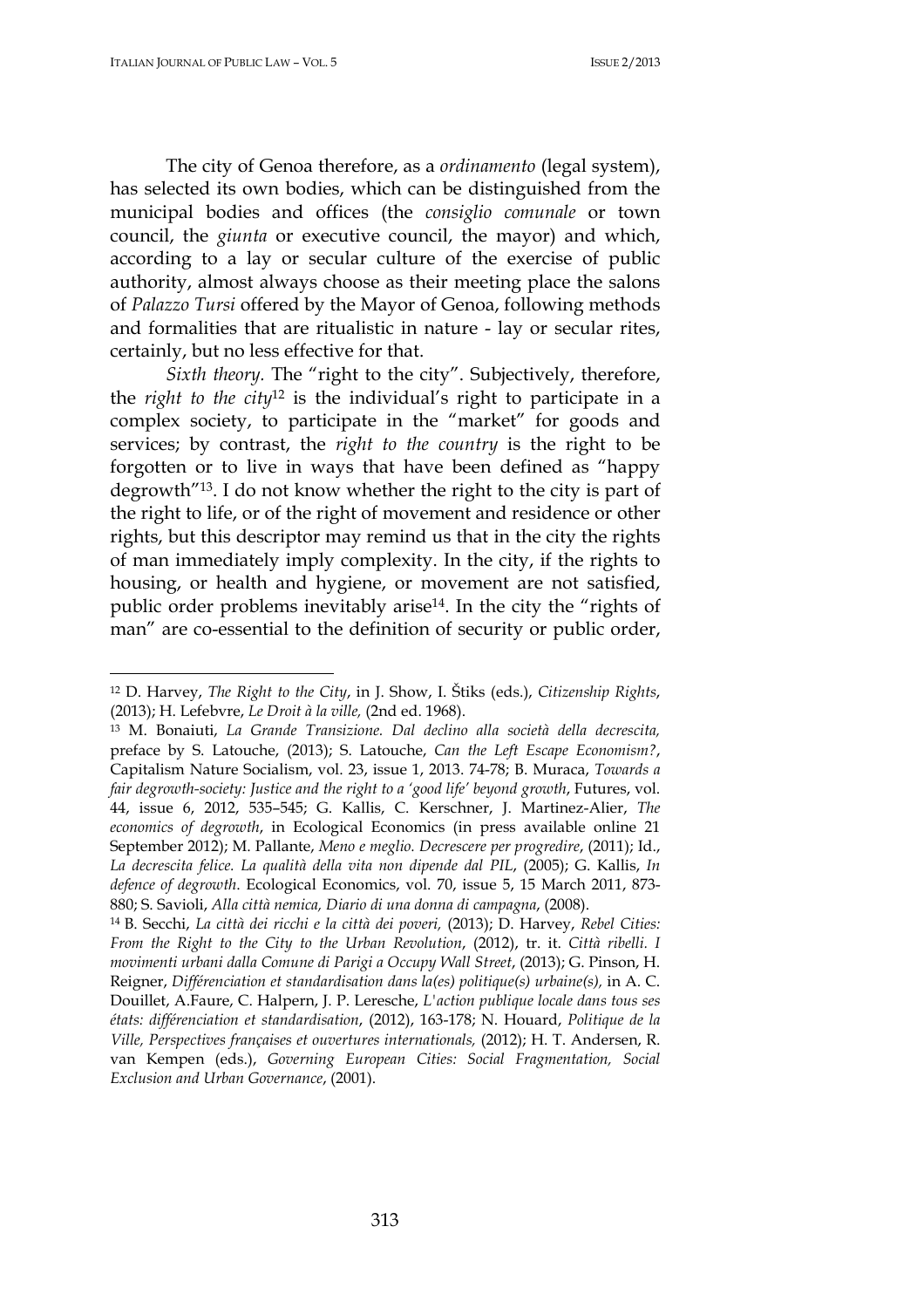as in 1789. It is not by chance that, in the *Declaration of the Rights of Man and of the Citizen*<sup>15</sup>, the "right to security" supplements the definition of the rights to liberty (art. 2 and art. 12).

*Seventh theory.* The city as a stress test of the effectiveness of the rights of man<sup>16</sup>. Many instances of non-discrimination are collated in Auby's book. It is well known that France is very conscious of this issue, particularly in its cities and above all in Paris. Non-discrimination among different peoples of different cultures, different religions, but also, more simply, of different mental and physical conditions.

A classic example is the elimination of architectural barriers for the disabled, something that is hard to obtain from the urban transport operators; others have mentioned the importance of social services, in particular care for the elderly or day-care centres for children, the lack of which considerably restricts the capacity of individuals.

If, as a father or mother, I am unable to find efficient daycare centres, I do not have the time to specialise and increase my professionalism, with a systemic effect that reduces the difference between town and country. Auby's book offers numerous examples that enable us to reflect on many questions.

*Lastly, reflection as to method*. I was tidying up my bookshelves and I came across a sociologist's book entitled "The end of cities". I looked at Auby's book and said to myself: this time the sociologists have got it wrong. In terms of method, his is

<sup>&</sup>lt;sup>15</sup> We adopt the most common translation - according to the Encyclopaedia Britannica among others - of the *Declaration des Droits de l'Homme et du Citoyen* in place of the quite less known phrase *Declaration of Human and Civic Rights*.

<sup>16</sup> S. Sassen, *La città aperta e i suoi nemici*, in *La Repubblica*, 4 aprile 2011; Commissione di lavoro CSS sul "Governo delle città*", Società e territori da ricomporre. Libro bianco sul governo delle Città italiane*, Consiglio italiano per le scienze sociali, aprile 2011, cit.; P. Costanzo, *Note introduttive alla Carta europea dei diritti dell'uomo nella città (quali competenze per gli statuti locali in materia di diritti?),* in Giur. it., 2011, 6; A. Chabrot, *La Charte européenne des droits de l'homme dans la ville: un exemple d'acte «pré-juridique*, in Revue de Droit Public et de la Science Politique, 2007, 355 ss.; G. M. Flick, *La Carta Europea dei Diritti Umani nella Città nel sistema universale dei diritti umani*, in *Atti della Terza Conferenza per la Carta Europea dei Diritti Umani nella Città*, 2002, *www.comune.venezia.it*; *Tuzla Declaration: adopted on the Seventh Conference on the European Charter of Human Rights in the City held in Tuzla,* Bosnia and Herzegovina, 2010, in *www.cities-localgovernments.org;* L'Engagement de Barcelone, 1998, in *www.droitshumains.org*.